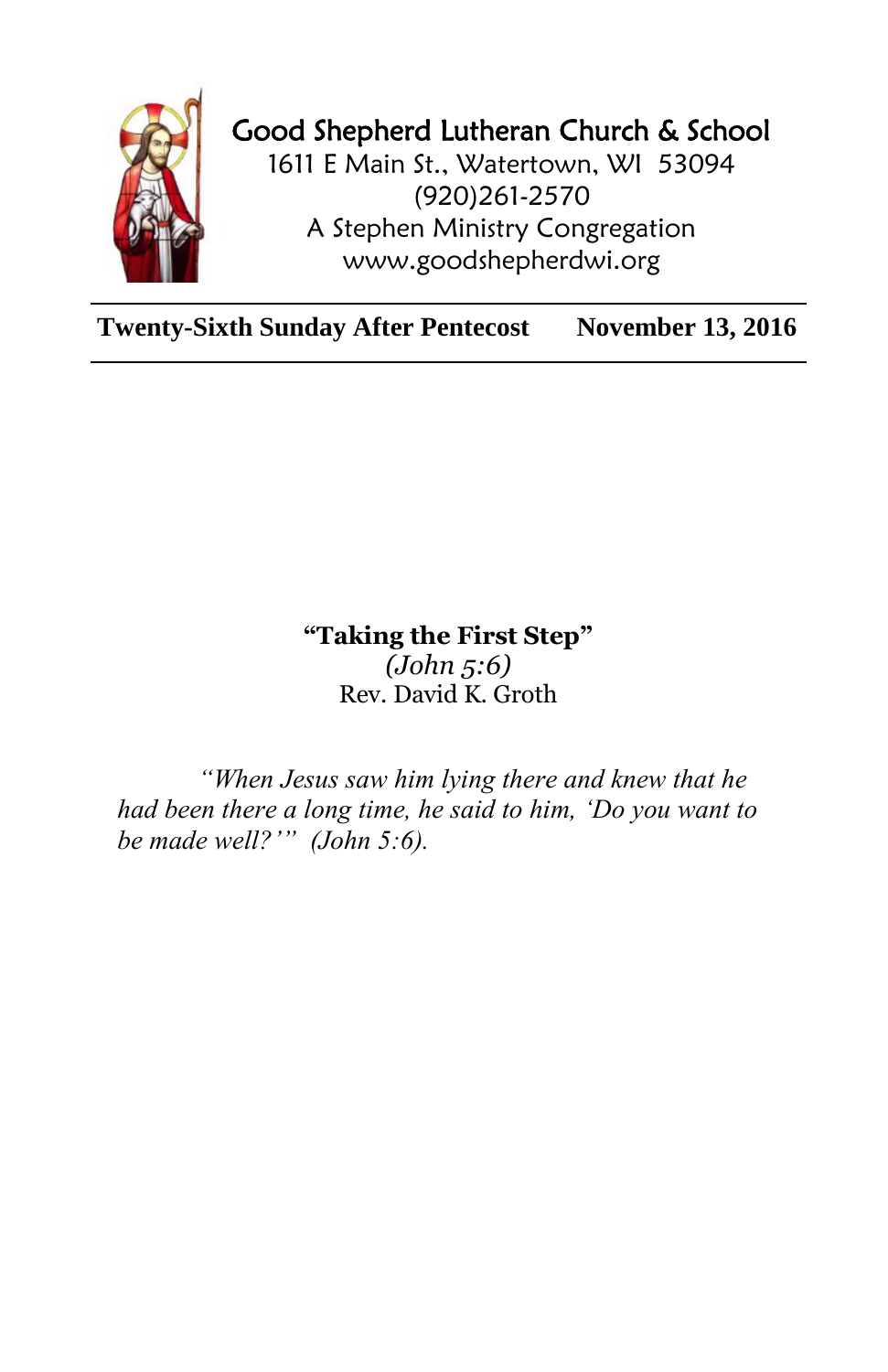**COLLECT:** O Lord, almighty and ever-living God, You have given exceedingly great and precious promises to those who trust in You. Rule and govern our hearts and minds by Your Holy Spirit that we may live and abide forever in Your Son, who lives and reigns with You and the Holy Spirit, one God, now and forever. **Amen.**

Most scholars had long dismissed the existence of this pool. Outside of this mention here in John there's been no other evidence for it. Most thought the pool must be some sort of metaphor, but not a historical site. Other scholars argued John's Gospel must have been written much later by someone who had no first-hand knowledge of Jerusalem. But then some archaeologists started digging around, and sure enough, they found this pool with its five colonnades, five covered porches just as John describes it. It's trapezoidal in shape. It has steps in each corner, so that people could get down into the water. It might have been fed in part by an intermittent spring.

There's superstition surrounding this pool. People believed that whenever the surface of the water was disturbed, it indicated the presence of an angel. At that moment, they believed the water had sudden curative powers, but only for the first person to get in. So, the sick gathered around the pool watching and waiting and when the water was agitated, everyone scrambled in.

We scoff at the superstition, but yet today, wherever there are natural springs, there are folks who are convinced the water has curative powers. A number of years ago my brother and I were hiking a mountain outside of Denver. There was a spring there that had been turned into a sort of Catholic shrine because of its curative reputation. It quenched our thirst, but nothing more. In fact, this Lutheran came down the mountain with a brand new double ear infection.

In any event, I like this guy in our text. His story is only fourteen verses long, but he's one of the more memorable characters in the Gospels. He's been sick for 38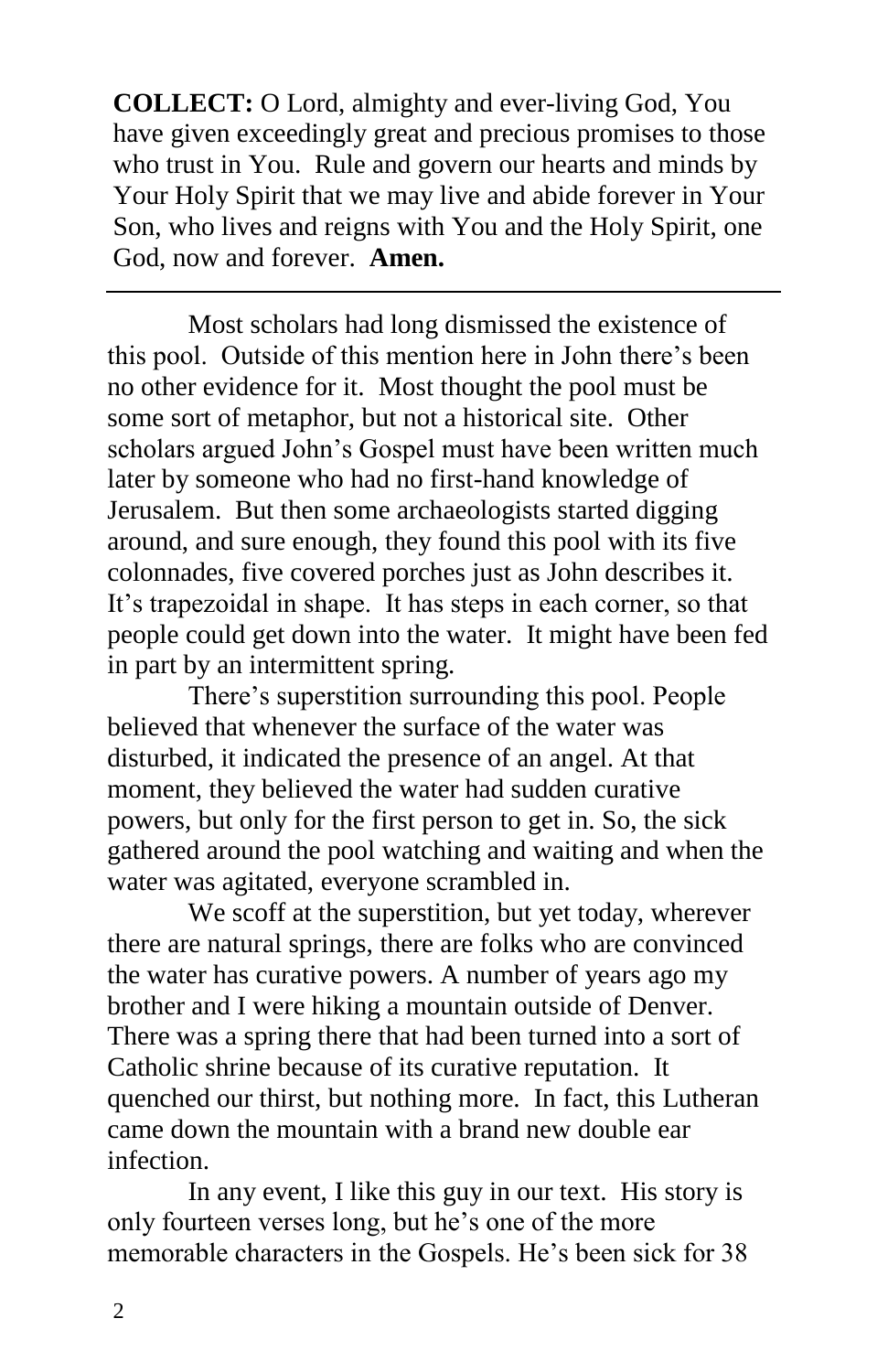years, and has spent most of those years sitting by the pool of Bethesda. 38 years! It's been his life's work: four decades, lying on a mat, waiting, hoping for a miracle to come from that pool. For 38 years he's been trying to be the first one in. "No one will help me" he explains to Jesus. "Someone always jumps in ahead of me" he complains. It'd be funny if it weren't so pathetic. I want to problem solve for him, "Why don't you sit closer? Maybe keep one leg in just in case? Build a slide?"

Around the pool are other needy people. . . the blind, lame, paralyzed. So he and his sick friends gather every day and sit in the sun together. They complain about their aches and pains, about how tough it is, how bad the economy is. They complain about the outsiders with their minor maladies muscling their way into the pool before any of the regulars can even get off their mats. They complain about crooked government and the rigged elections of Herod and Pilate. They complain about the soaring costs of health care. They shake their heads about the morals of the younger generation. Long ago, they resigned themselves to this life by the pool, and have learned to accommodate it. I think they have a pretty good time there actually, and I don't think all of them are really interested in change. This man has been there for 38 years. It's home! He has friends there, and passers-by give alms enough to buy bread every day, a little extra during the religious holidays. At times it can actually be rather pleasant, lying there by the pool in the sunlight, people watching, kvetching. Notice, he doesn't ask Jesus for healing. It works the other way: Jesus intrudes into this man's life. Verse 6, "When Jesus saw him lying there and knew that he had already been there a long time, he said to him, 'Do you want to be made well?'"

What kind of question is that?! They trained us at the seminary to never ask such presumptuous questions. They trained us to say things like, "You must be in a lot of discomfort. It must be discouraging for you sitting there all these years." They told us to "shut up and listen." But Jesus dispenses with all that and simply asks, "Do you want to be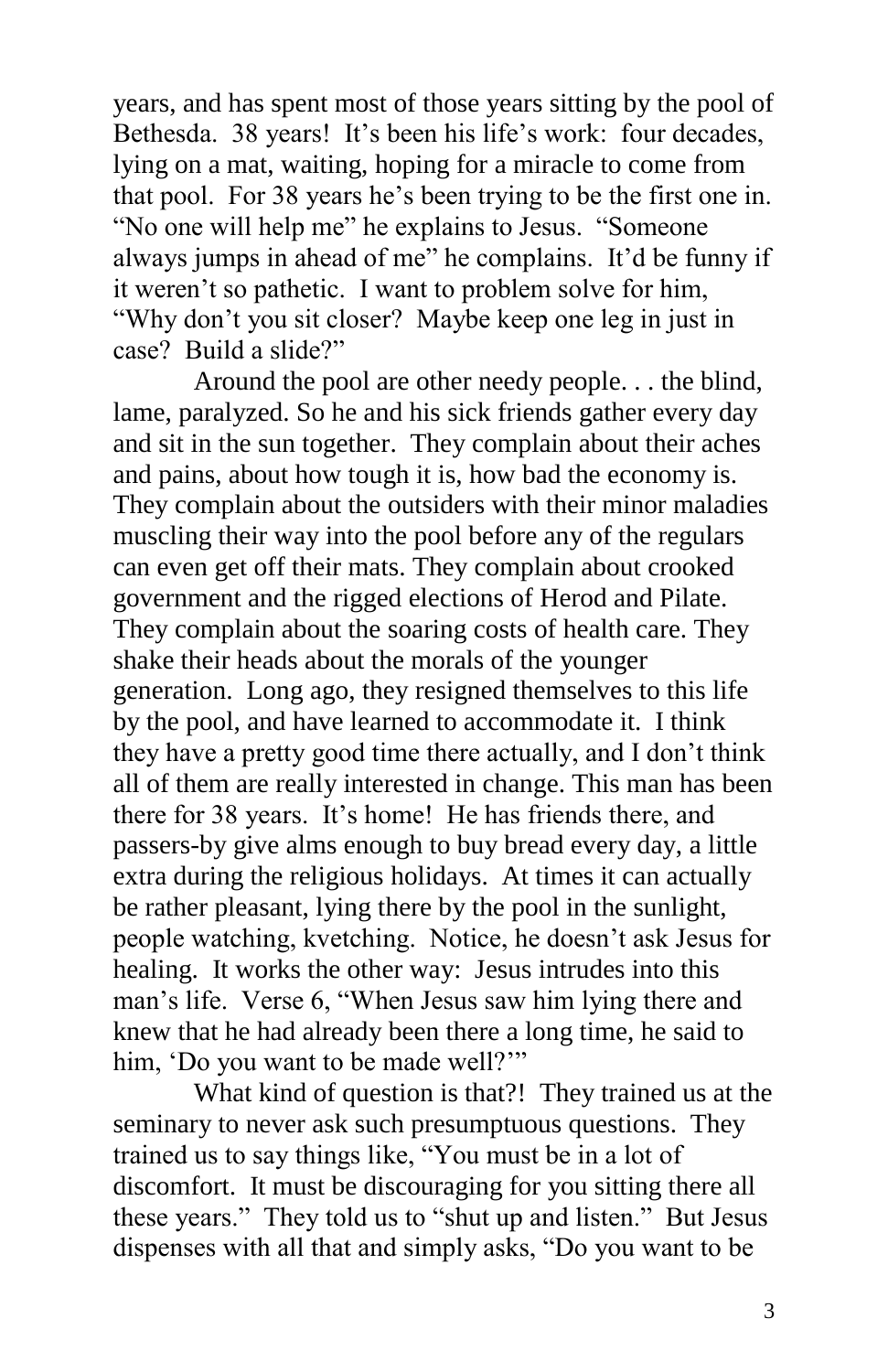made well?"

By the way, Jesus never mentions the superstition about the pool. He never acknowledges the pool's healing power. It's of no interest to him. Notice, he also ignores the man's condition. We never do learn what the nature of his problem is, only that he's been there for 38 years, being victimized by it. But I think part of his problem at least is fear. I'm speculating of course, but I think he's scared to death. Afraid to change. Afraid to take any chances. He's resigned. He's paralyzed, at least mentally and spiritually. There's no commitment to do anything . . . just day in, day out resignation to his fate. He probably thinks this is God's will for him. Or maybe he thinks it's just a long streak of bad luck. For 38 years he just hasn't been able to catch a break. So he's given up caring about his own life, its value, its purpose, its potential.

And I think Jesus finds the whole business irritating. Usually people come to him for healing, and he is gentle and kind and generous. But Jesus has to initiate this conversation. He asks him, "Do you want to be healed?" And when the man starts to whine about how he can't get into the pool quickly enough, Jesus interrupts him: "Take up your bed and walk"

And to his everlasting credit, the man does just that. He takes a risk. He takes the first step away from his victimization, away from the security of life on his mat, away from the comfortable dependence on the charity of others, and the camaraderie and mutual support of the community of suffering around the pool. He takes the first step and it required courage to do that.

My mom and her friends are of the age when there are lots of aches and pains and other various and revolting developments. Mom noticed it was becoming a little tedious talking about their maladies all the time. So one day she proposed, "How 'bout we limit ourselves to five minutes? For five minutes we can talk about our illnesses, but then after that it's strictly off limits." I asked her about it this last week: Was that five minutes per individual, or for entire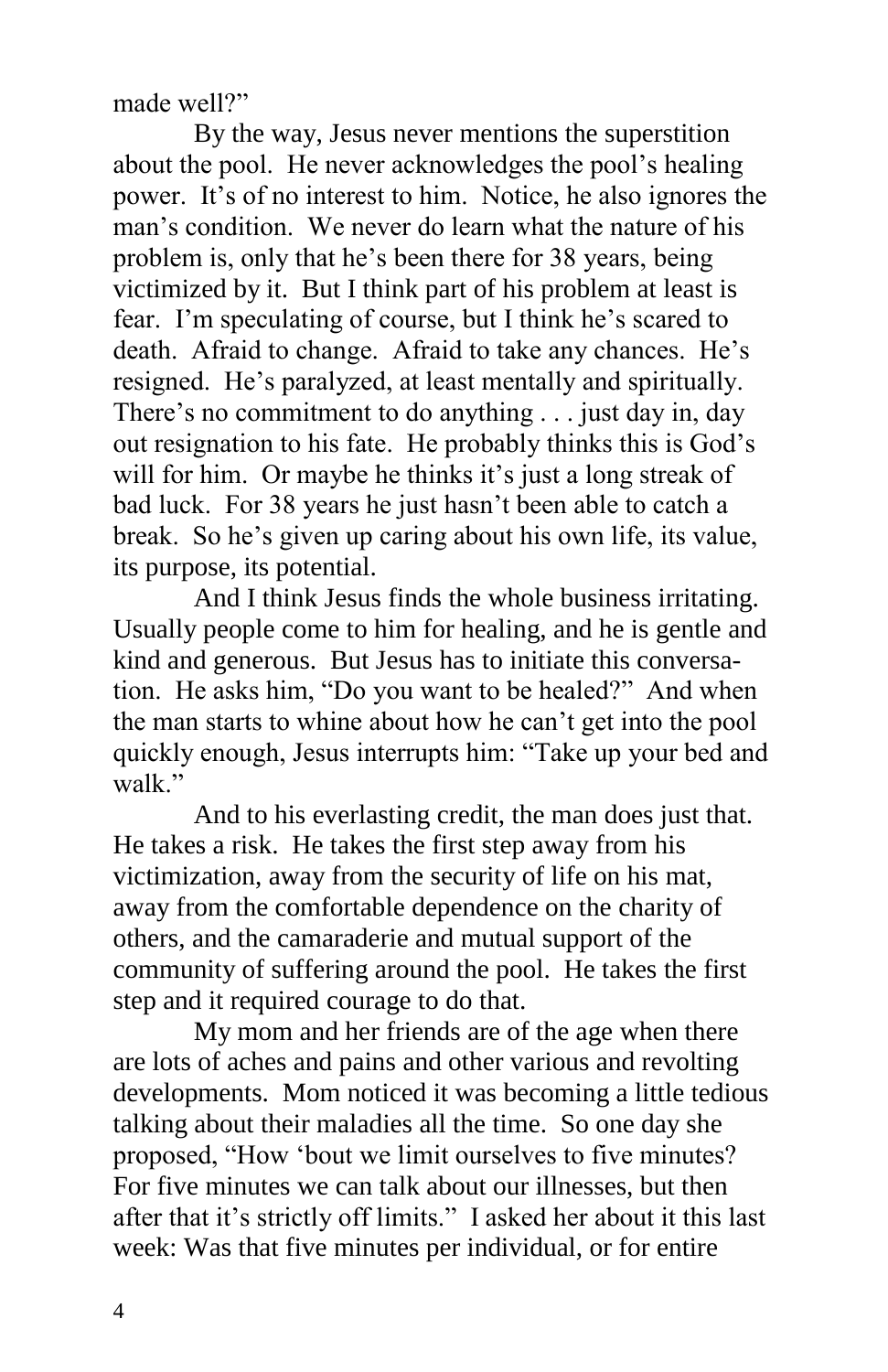group? She answered "for the group, and I should have said two or three minutes."

I really admire those who don't define themselves by what they can no longer do. They make decisions day in and day out not based on their limitations and maladies, but on their potential, on what they can still do. And I think that's part of being who God wants us to be, no matter where we are in life, young, elderly, or in our prime. God has meaningful work for us to do all of our lives, not just for the prime of our lives. But being who God wants us to be doesn't happen automatically.

In nature an acorn will become an oak, and a kitten will become a cat, and it all happens fairly automatically. But as humans we don't become who God wants us to be automatically. We don't get there simply by putting in our time. We get there by our day to day decisions, taking the first step every day to make something good happen. We become who God wants us to be by countless and deliberate decisions, some of them large, most of them small. We become who God wants us to be when we make choices with the welfare of these children in mind, for instance, or this church, or this family, or this city. It all requires a certain amount of change, and courage, and lots of first tentative steps. And it starts when deep down we know our lives matter, and they have meaning, and how we live them out can have a tremendous impact on the world around us.

But we're not going to get there if we think of ourselves and define ourselves only as a victim. Somehow we've come to the point where if we're not happy or healthy or prosperous, it has to be the fault of something or someone . . . the employer or the government or the pharmaceutical company or the neglectful parent. In seems everybody's vying for a crown of thorns. And, truth be told, sometimes there are unique payoffs to being a victim. Sometimes it's in the form of cash, or attention, pity. You get to put your own problems first. You don't have to worry so much about the problems of others.

This man is sick. He's been sick for 38 years. He

5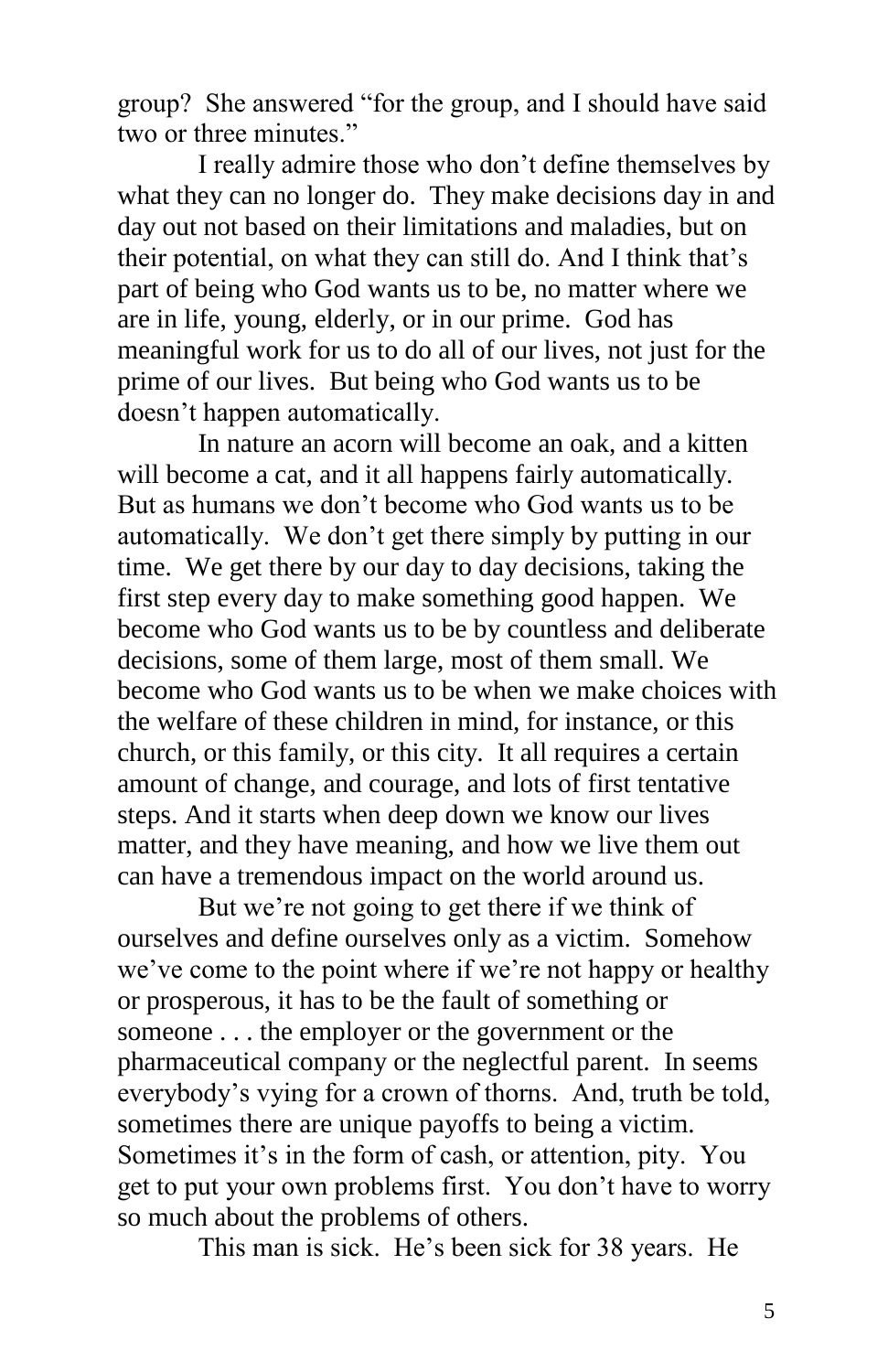can't make it into the pool. But he's been living for 38 years. Certainly, he must have some vigor to him, but the sense of it is that he's resigned himself to the status quo. He really can't see living any other way. This man was waiting for life. Life will begin, he thinks, when I'm finally well.

Sometimes we all think like that. "Someday I'll spend more time with my family, or read more books, or lose ten pounds, or stop drinking so much. But I can't do it right now."

Someday I'll start praying more and reading Scripture more and really engage in the life of the church, but I just can't do it now; it will have to wait.

Someday, I'll be active in the community, I'll put to work in the community what I've learned on the job. Someday I'll make an appointment with a doctor, or marriage counselor, or minister. Someday I'm going to deal with this self destructive habit . . . but not now.

In the 4th century before he became a Christian Augustine was pretty much living it up. "The sin in me was foul" he writes. "But I loved it." "Fix me, Lord" he prayed, "but not yet."

Jesus intrudes on this man's life, and asks, "Do you want to be made well?" He violates common courtesy as well as political correctness. He cuts through the smoke screen, cuts through the whining and complaining and all the excuses; he looks the man in the eye and asks, "Do you want to be made whole?" If so, "Take up your bed and walk."

Do you want to change? If so, do it. Change. Now. Today. "Pick it up and walk."

That's what this man did. To his everlasting credit he took a risk. He took the first step.

Do you want to be made well? Do you value the meaning of your life enough to start living it again? It's always easier to stay there by the pool, I know. It's always easier not to change. The weight of custom and habit is heavy on us all. But to you and me Jesus has a word, "Stand up. Take your mat and walk." Take the initiative. Take the first step toward becoming the person God wants you to be.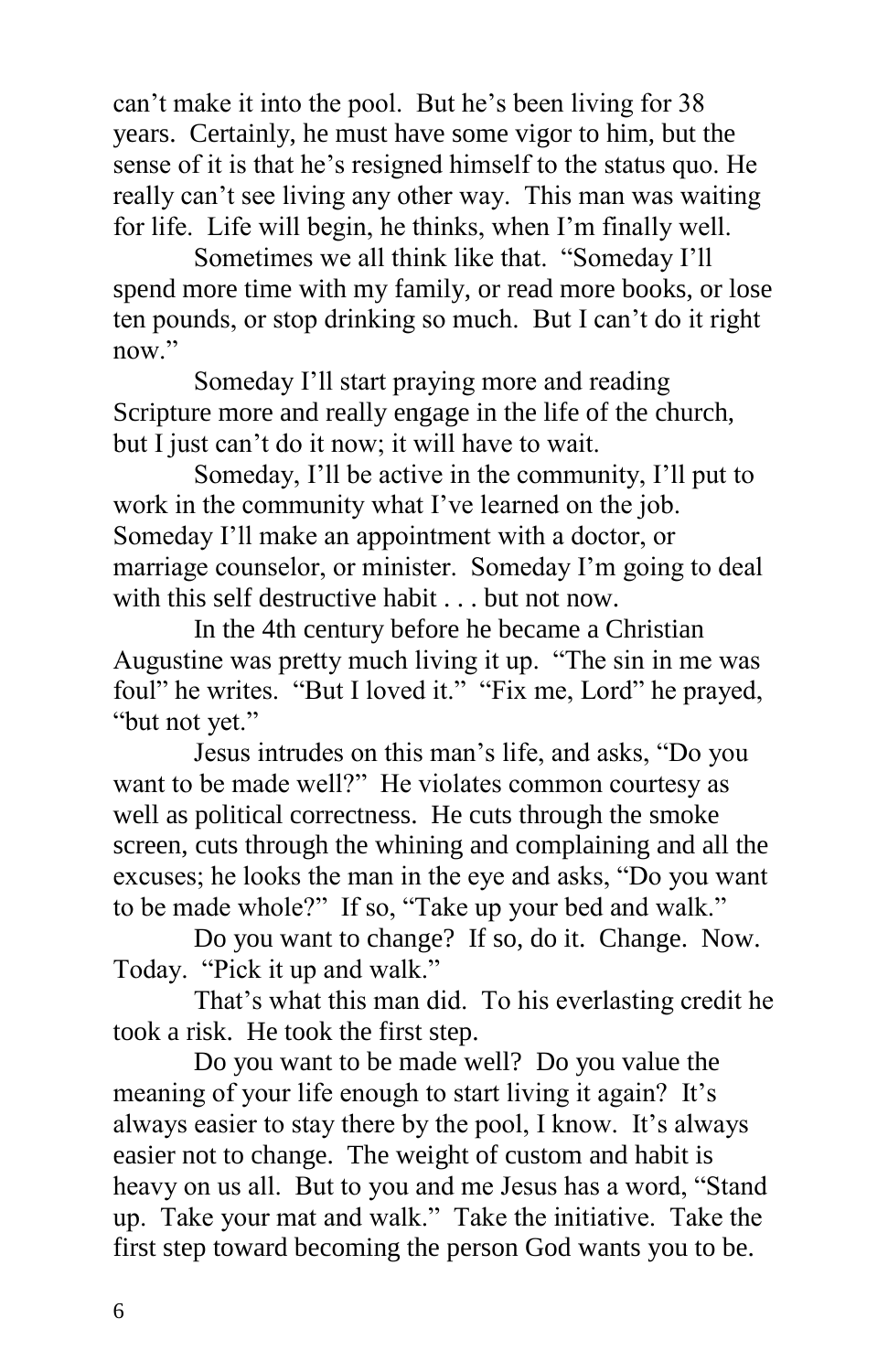The task ahead isn't so much to find something worth loving, but to start loving that which has already been given you to love.

There's a postscript to this story. Days later Jesus bumps into this man again. This time it's in the temple. And Jesus says to him, "See, you are well! Sin no more, that nothing worse may happen to you." (Jesus is kind of churlish with this fellow, isn't he?) And what's that about anyway? What did he mean "sin no more?" There's no indication about the sin Jesus is alluding to. And if the fellow had been lying around on that mat for thirty-eight years, the range of possibilities as far as sin goes are fairly limited. Unless. . .unless the sin has something to do with lying around on a mat all those years . . . wasting his life, cheapening the precious life that had been given him by the way he lived it.

What's cheapening your life? What's cheapening your life? To you, to me, to us all, "Go and sin no more. Pick up your mat and walk."

After he became a Christian, Augustine started studying theology and philosophy. He threw himself into his work, and became the bishop of the church in North Africa, and one of the most important theologians of the church. He gave up his former way of life and found he didn't miss it. In fact, in one of his prayers he said, "Too late have I loved thee, O Lord" referring to all the life he missed while trying to satisfy his own desires. "Too late have I loved thee, O Lord." But in truth, there is no such thing as "too late" in life, not with Jesus. By grace, he makes the incomplete life complete. With his redemption, he redeems our wasted days. With his forgiveness he gives us our lives back, gives us new opportunities to start again, to live again.

This passage isn't just about Jesus saving some guy next to a pool from a meaningless, hopeless existence. This passage is about how Jesus has saved you and me from a meaningless, hopeless existence.

As Jesus intruded into this man's life with grace, so he has intruded into your life with grace. Jesus takes the first step for us. At your baptism, he converted you from being a victim